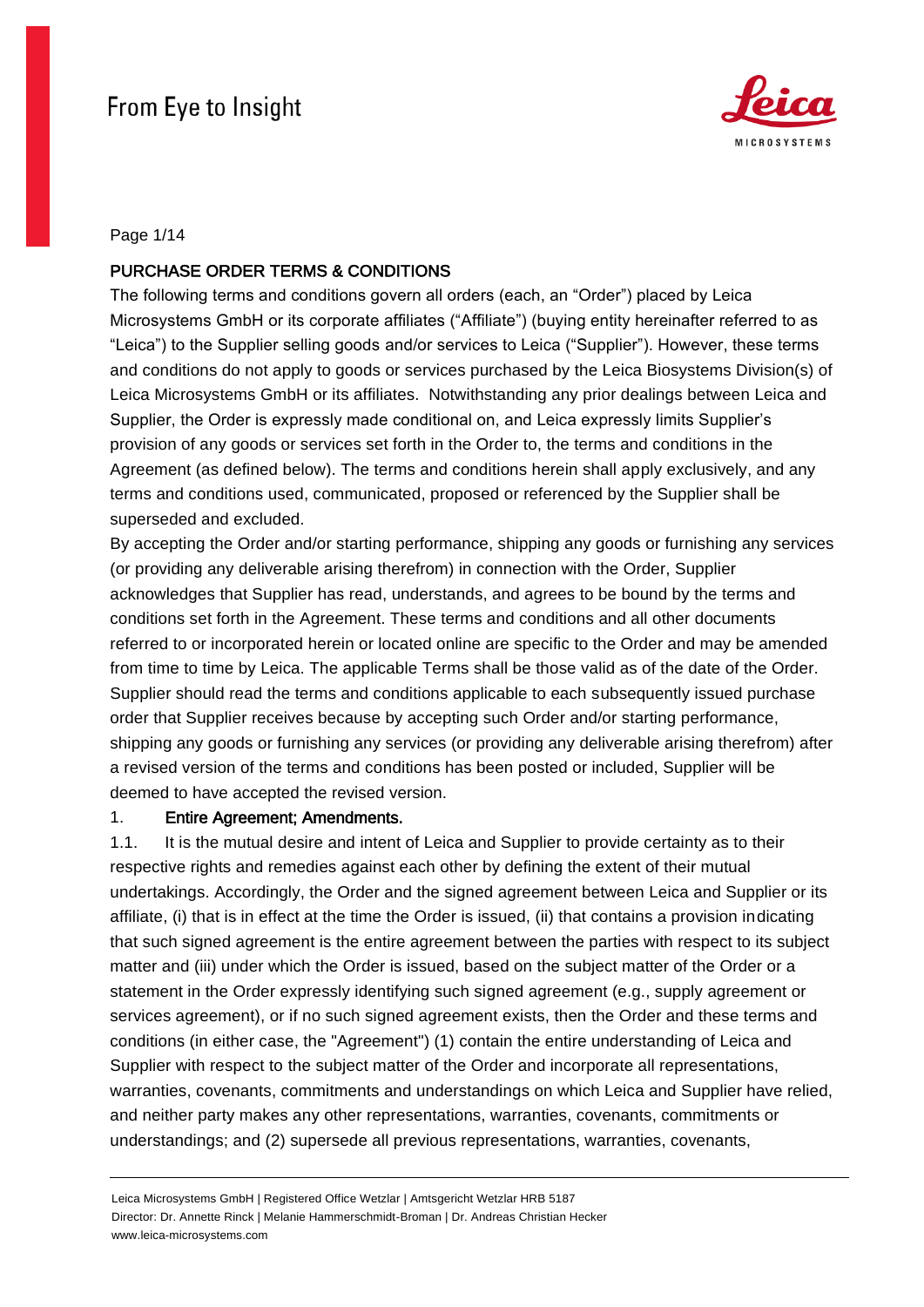

## Page 2/14

commitments and understandings between Leica and Supplier, written or oral, including any terms in an estimate, an offer or other similar document, with respect to the subject matter of the Order. Notwithstanding the foregoing, for the performance of work under a Order that extends to regulated products or services, Supplier shall, at Leica's request, enter into a quality agreement related to such work.

1.2. No modification, amendment or waiver of any term or condition in the Order or herein shall be effective, nor shall any additional or different terms or conditions, whether set forth in an invoice, confirmation, acceptance, shrink-wrap license, click wrap license, online terms of use or service or elsewhere, or pursuant to any course of dealing, usage of the trade or Leica's acceptance of any goods or services, be effective, unless set forth in a writing signed by Leica and Supplier.

2. Notices. All communications relating to the Order, to be effective, shall be addressed, if from Supplier to Leica, to Leica's representative, and if from Leica to Supplier, to Supplier's representative, identified in the Order or as otherwise provided to the other party in writing. Any communications transmitted via facsimile or electronically (e.g., via the Internet (including but not limited to EDI, cXML, e-mail)) (a) shall be considered a "writing" or "in writing," (b) shall be deemed "signed" if a signature is affixed that is valid in accordance with applicable law (including a valid electronic signature) and (c) will constitute an "original" when printed. Communications introduced as evidence on paper will be admissible to the same extent and under the same conditions as other business records originated and maintained in documentary form and admissibility shall not be contested on the basis that the communication was not originated or maintained in documentary form.

## 3. Changes.

3.1. Leica may at any time by written notice make changes within the

general scope of this Agreement in any one or more of the following circumstances:

- a. Schedule and/or time of performance;
- b. Place of performance of the services;
- c. Leica subsidiary, Affiliate, partnership or joint venture to receive the goods or services or the place of inspection, delivery or acceptance;

d. and method of shipment or packing.

If any such change causes an increase or a decrease in the cost of, or the time required for, performance of any part of this Agreement, Leica shall make an equitable adjustment to the Agreement price and/or delivery schedule and modify this Agreement accordingly. Changes to the delivery schedule shall be subject to a price adjustment only. Supplier must assert its right to an equitable adjustment under this section within ten (10) days from the date of receipt of the written change order.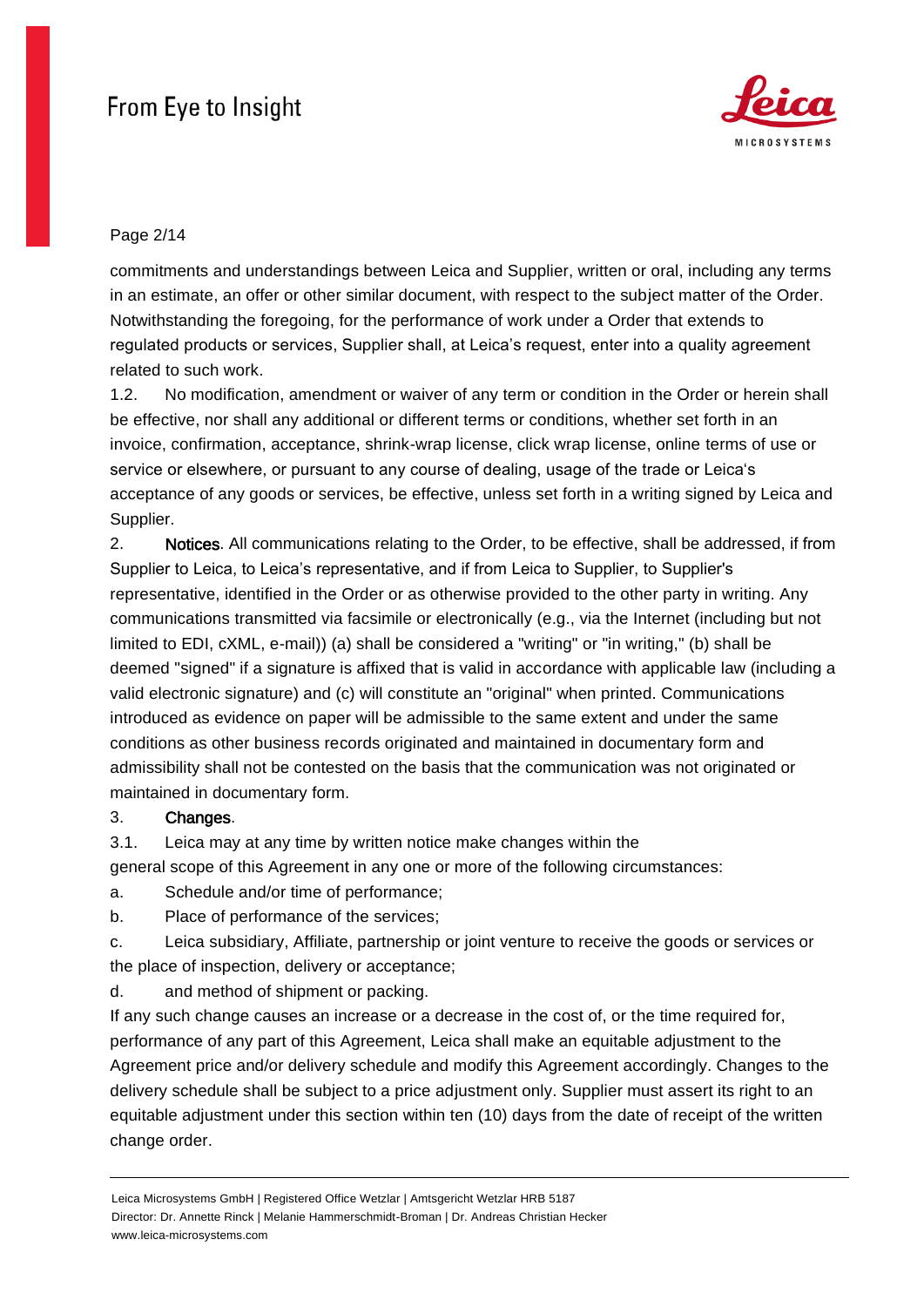

### Page 3/14

3.2. Unless Leica has provided prior written consent, Supplier shall not change the design or manufacture of any good or delivery of service ordered hereunder in any way. Supplier shall not change the design and manufacture in place at the time Leica evaluated the good or service for purchase. This includes, but is not limited to: (a) software, firmware or other control or interface; (b) any change that would or could affect the use or compatibility of the good or service with other materials or substances; (c) any change in the scope of the order, design, formulation, raw materials, components, suppliers of raw materials, subcontractors, part numbers, packaging, product documentation (including any certificate of analysis), specifications, performance, functionality, labeling, form, fit or function, manufacturing process, manufacturing location; or (d) any other aspects of the goods or their manufacture.

3.3. Changes in manufacturing process of goods or delivery of services supplied to Leica shall be announced: (a) eighteen (18) months in case of discontinuation of production; (b) three (3) months in case of delivery of service; and (c) twelve (12) months in case of any other changes. 3.4. In the event of the discontinuation of the goods or any related components, including unacceptable changes, Supplier shall offer Leica an opportunity to execute a last time buy option at its then-current prices. Such option shall not unreasonably limit the quantities purchased and the delivery dates shall be extended to the latest date possible. Upon Leica´s request, and without obligation or charge to Leica, Supplier shall provide technical information, documentation, and rights required to permit Leica to continue to sell and maintain such goods. All material (testing protocols, plant certificates, drawings, plans, manuals, security data sheets, source code for software specially developed for Leica and the like), which are required for the acceptance, approval, operation, maintenance and repair shall be delivered simultaneously without extra charges by the Supplier in the requested language and in a form suitable for copying. Supplier shall promptly notify Leica of all changes to this material.

#### 4 Delivery; Title & Risk of Loss.

4.1 Unless otherwise specified in the Agreement, all deliveries shall be made FCA (Incoterms 2020) or the domestic equivalent.

4.2 The shipping documents must state the exact description of the goods, the gross and net weight and the type of packaging. The shipping documents must include delivery notes, packing slips, Certificate of Conformity and Leica's reference number (order number, etc.). The certificate of conformance shall include the following:

- Supplier name
- Leica part name, number and revision level
- Leica purchase order number and, if applicable, release number
- Supplier's unique lot identifier (i.e. lot number, date code, sales order number, or other traceable number), if applicable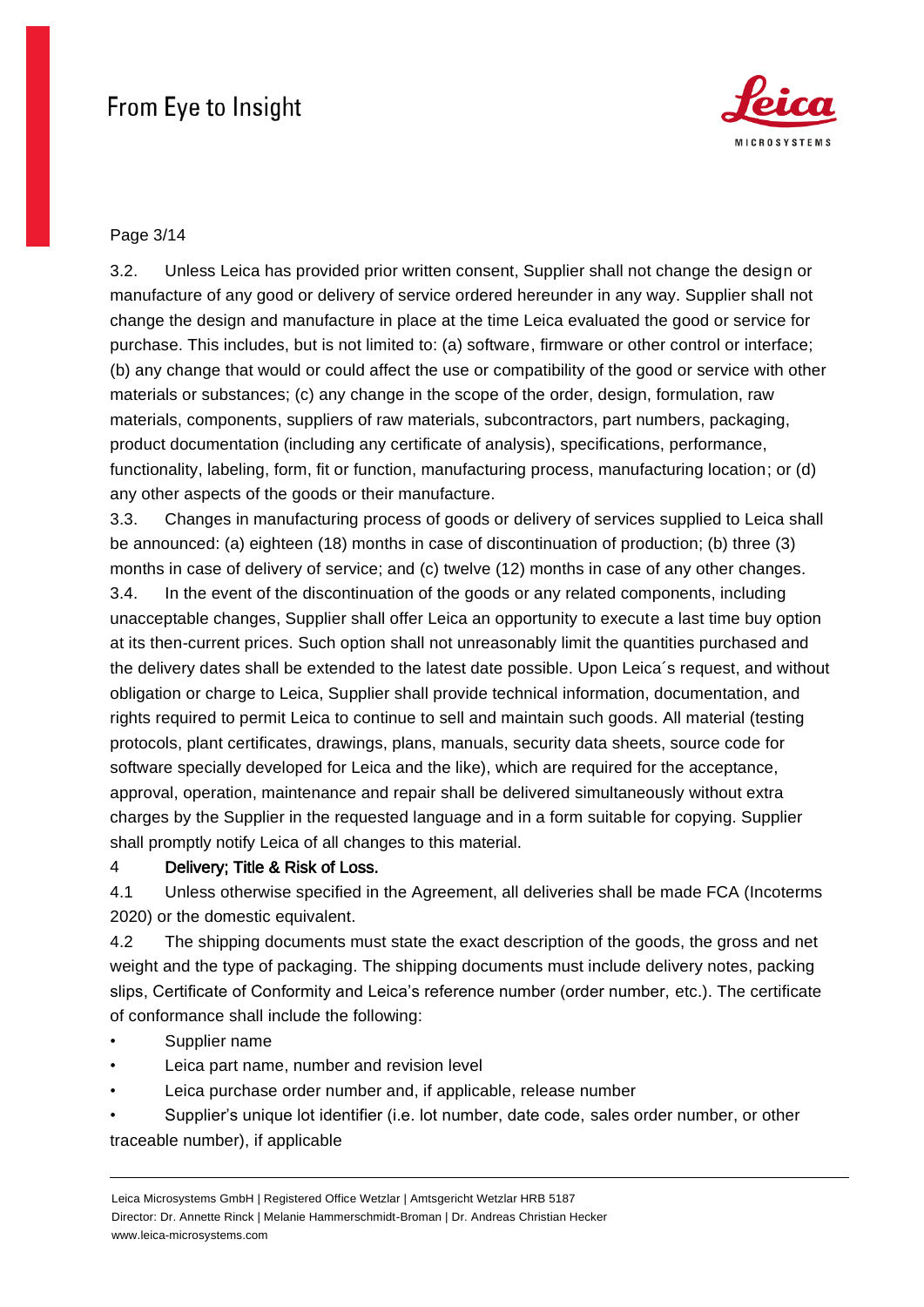

Page 4/14

- Quantity shipped
- Date manufactured

Statement of Conformance to Leica specifications approved by an authorized quality representative (including representative's name and title).

5. Inspection. All goods and deliverables are subject to final review, inspection, and acceptance by Leica notwithstanding any payment or initial inspection. At Leica´s discretion final inspection will be made by Leica or an authorized representative within a reasonable time after receipt of goods or deliverables.

6 Non-Conforming Goods or Services; Late / Incomplete Delivery; Replacement Personnel.

6.1 Leica reserves the right to refuse any goods or services and to cancel all or any part of the Order if Supplier does not, or goods or services provided by Supplier to Leica do not, conform to any applicable industry standards or practices, any applicable specifications, drawings, samples, descriptions or any other similar criteria in the Order or otherwise provided to Supplier by Leica (the "Specifications") or any terms and conditions set forth in the Order and herein. Acceptance of any part of the shipment of goods or any part of the services shall not bind Leica to accept any non-conforming goods or non-conforming services simultaneously provided by Supplier, nor deprive Leica of the right to reject any previous or future non-conforming goods or services. Leica may, if it rejects any non-conforming goods, return such goods to Supplier at Supplier's expense for transportation both ways, and Supplier shall not deliver to Leica any replacement or substitution goods for such rejected goods unless so authorized by Leica.

6.2 The delivery of goods and services shall strictly comply with the delivery date or delivery schedule, if any, provided to Supplier by Leica. If at any time it appears Supplier will not meet such delivery date or schedule, Supplier shall promptly notify Leica in writing of reasons for, and the estimated duration of, the delay. If requested by Leica, Supplier shall ship such delayed goods by means to avoid or minimize delay to the maximum extent possible, including rerouting any shipment if appropriate and the use of a dedicated motor carrier or air freight, and any added costs shall be borne by Supplier. Irrespective of any other rights Leica may have, Supplier's failure to abide by this provision shall entitle Leica to cancel the Order or to claim damages of 0.5% of the total Order price for each day of delayed or incomplete delivery, up to a maximum of 5% of the total Order price, which the parties agree best approximates Leica's actual damages in such instances. This shall not affect Leica´s right to claim higher actual damages, provided that the liquidated damages defined shall be credited against such damages.

6.3 With respect to any personnel assigned by Supplier to provide goods or services to Leica, Leica reserves the right to request for any lawful reason whatsoever the removal or reassignment of any such personnel, which right shall not relieve Supplier of any responsibility it has for the Order. Supplier shall as soon as possible thereafter provide replacement personnel satisfactory to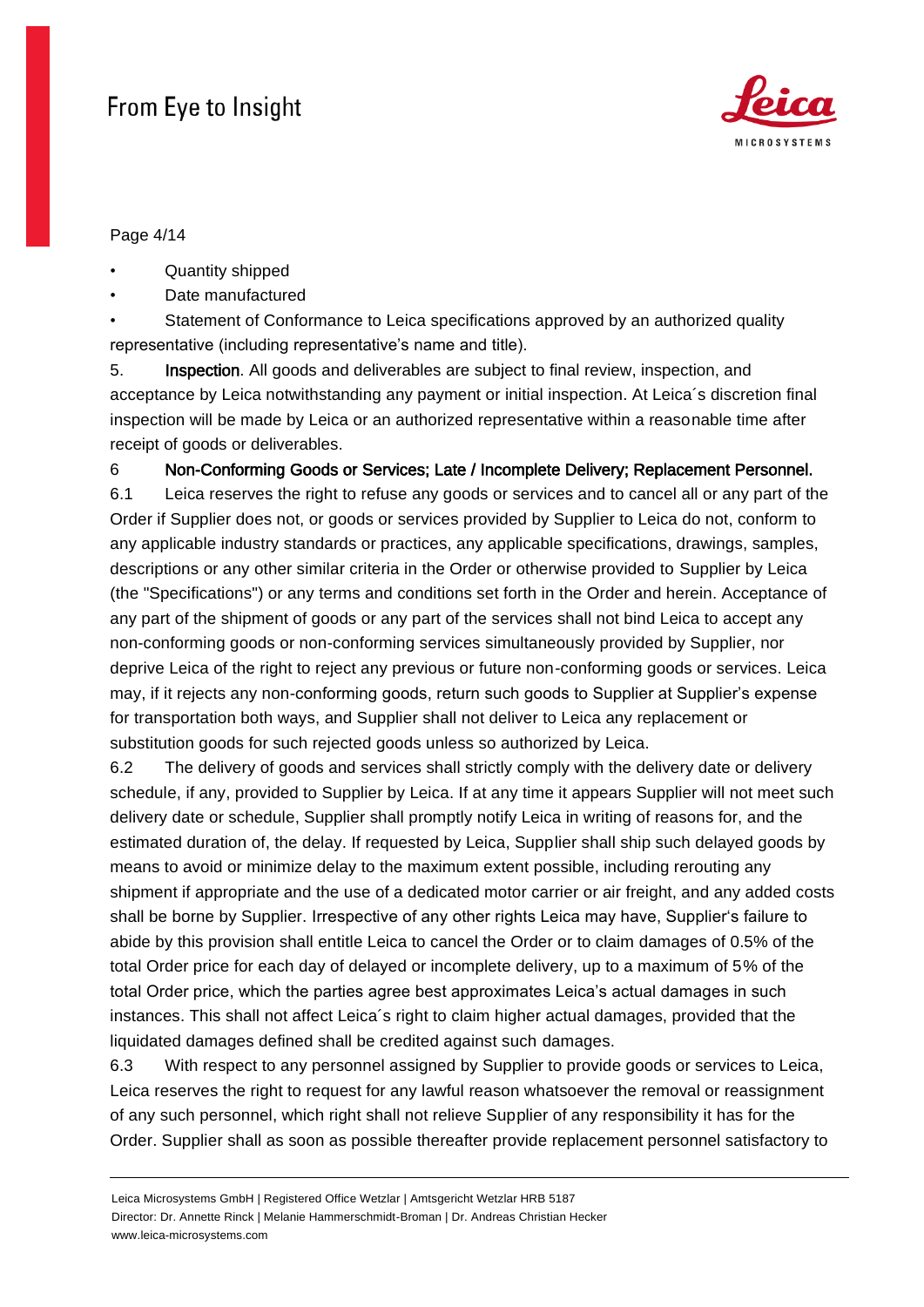

### Page 5/14

Leica. Supplier shall not, however, leave any position(s) without staffing acceptable to Leica during any replacement assessment period(s).

6.4 Notwithstanding the foregoing, Leica may cancel the Order and/ or seek any other remedies available in accordance with applicable law, including cover and/or additional incidental and consequential damages from Supplier if Supplier does not, or goods or services provided by Supplier to Leica do not, conform to the Order and these terms and conditions, including delivery of goods or services that do not strictly comply with the Specifications or the delivery date or schedule, if any, provided to Supplier by Leica.

7. Cancellation. Leica may cancel the Order at any time and for any reason upon written notice to Supplier. In the event of such cancellation, Supplier shall comply with any directions given by Leica in such notice with respect to the goods and services in the Order and cease all other shipment and delivery of goods and services with respect to the Order. Within forty-five (45) days from the effective date of such cancellation, Supplier shall provide to Leica all material, drawings, work-in-progress, and co-developed intellectual property (in the state of completion or noncompletion in which they exist on the date of cancellation) and submit an invoice to Leica for all goods and services provided by Supplier and accepted by Leica in accordance with the Order prior to cancellation, but only to the extent relating to such goods or services for which Supplier has not already submitted an invoice to Leica. Leica agrees to pay all undisputed amounts in accordance with the Order and these terms and conditions. In no event shall Leica be responsible for any amounts in the aggregate greater than (a) the total that would have been due under the Order or (b) the value of the work done by Supplier in accordance with the Order prior to cancellations, whichever is less.

## 8 Prices; Invoice; Payment Terms.

8.1 Prices shall be fixed at the amount stated in the Order or, if not in the Order, at the price set out in Supplier's published price list in force as of the date of the Order. Unless otherwise specified in the Agreement, the price includes all packaging, transportation costs, customs duties, and fees and applicable taxes, including, but not limited to, all sales, use or excise taxes. Leica has purchased transportation insurance and do not accept any additional costs of the Supplier in this regard. No increase in price is effective, whether due to increased material, labor, or transportation costs, or otherwise, without Leica's prior written consent.

8.2 Unless Leica otherwise informs Supplier, Supplier shall issue a separate invoice for each shipment of goods delivered by Supplier and for each set of completed services. Supplier shall not issue any invoices before the goods or services are delivered to Leica. Unless Leica provides alternate written instructions, Supplier shall submit all invoices to the Leica purchasing entity specified on the Order. Supplier shall invoice Leica in accordance with this Order and include on all invoices (a) the Order number; (b) a description of goods and/or services provided; (c) the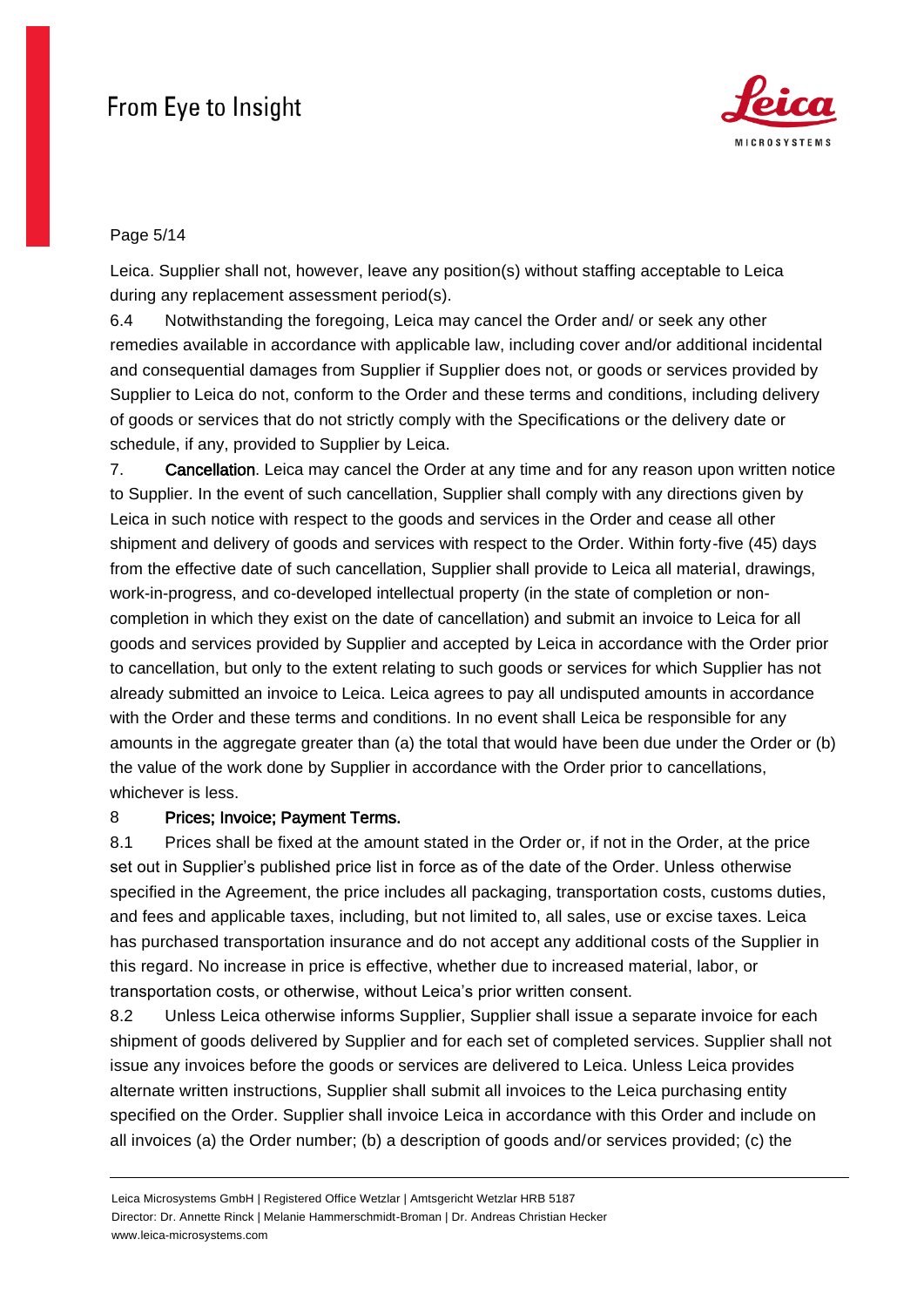

## Page 6/14

price, including a detailed description of the number of hours worked and fee per hour, if services are provided based on time and material pricing; and (d) expenses and pass-through costs approved by Leica, including details around such costs. Leica shall not be obligated to pay any amounts not properly invoiced within ninety (90) days after goods and/or services are provided, including any pass-through expenses that otherwise would have been reimbursable in accordance with the Order.

8.3 Payment terms will be net sixty (60) days after Leica's receipt of an undisputed invoice from Supplier after full receipt of the goods or complete provision of service. If Leica receives the invoice before complete receipt of the goods or complete provision of service, the payment term shall begin once receipt of goods or provision of service is complete.

## 9. Warranties.

9.1 Notwithstanding any other representation, warranty, or agreement to the contrary, Supplier unconditionally represents and warrants the following: (i) the goods and services supplied pursuant to the Order shall be of merchantable quality, conform to applicable industry standards and practices and the Specifications, be suitable for Leica's intended uses and purposes in the ordinary course of its business and be free from defects in design, material and workmanship; (ii) all services provided by Supplier shall be provided by qualified personnel reasonably skilled and trained in the performance of the services and in a workmanlike and professional manner; (iii) any documentation provided to Leica by Supplier shall meet reasonable standards of clarity and detail; (iv) Supplier, the goods and services provided to Leica and the use thereof by Leica shall not infringe on any party's intellectual property rights, including any party's confidential information, trade secrets, copyrights or patents; (v) Supplier is currently under no obligation to any party, nor will Supplier enter into any obligation with any party, that could interfere with Supplier delivering the goods or services in the Order; and (vi) Supplier shall comply with, and the goods and services provided by Supplier shall be in compliance with, all applicable statutes, laws, ordinances and regulations, including those relating to the environment, occupational safety and health, labor standards, assembly and supply of the goods and any permits, licenses and certifications Supplier is required to have.

9.2 If Supplier, the goods and services provided to Leica or the use thereof by Leica infringes on any party's intellectual property rights, including any party's confidential information, trade secrets, copyrights or patents, the sale or use of such goods or services is enjoined, Supplier shall, at its expense and option, either procure for Leica the right to continue to use such goods or services, replace such goods or services with equivalent non-infringing goods or services or modify such goods or services so they become equivalent non-infringing goods or services. The foregoing, however, shall not be construed to limit or exclude any other claims or remedies that Leica may assert.

Leica Microsystems GmbH | Registered Office Wetzlar | Amtsgericht Wetzlar HRB 5187 Director: Dr. Annette Rinck | Melanie Hammerschmidt-Broman | Dr. Andreas Christian Hecker www.leica-microsystems.com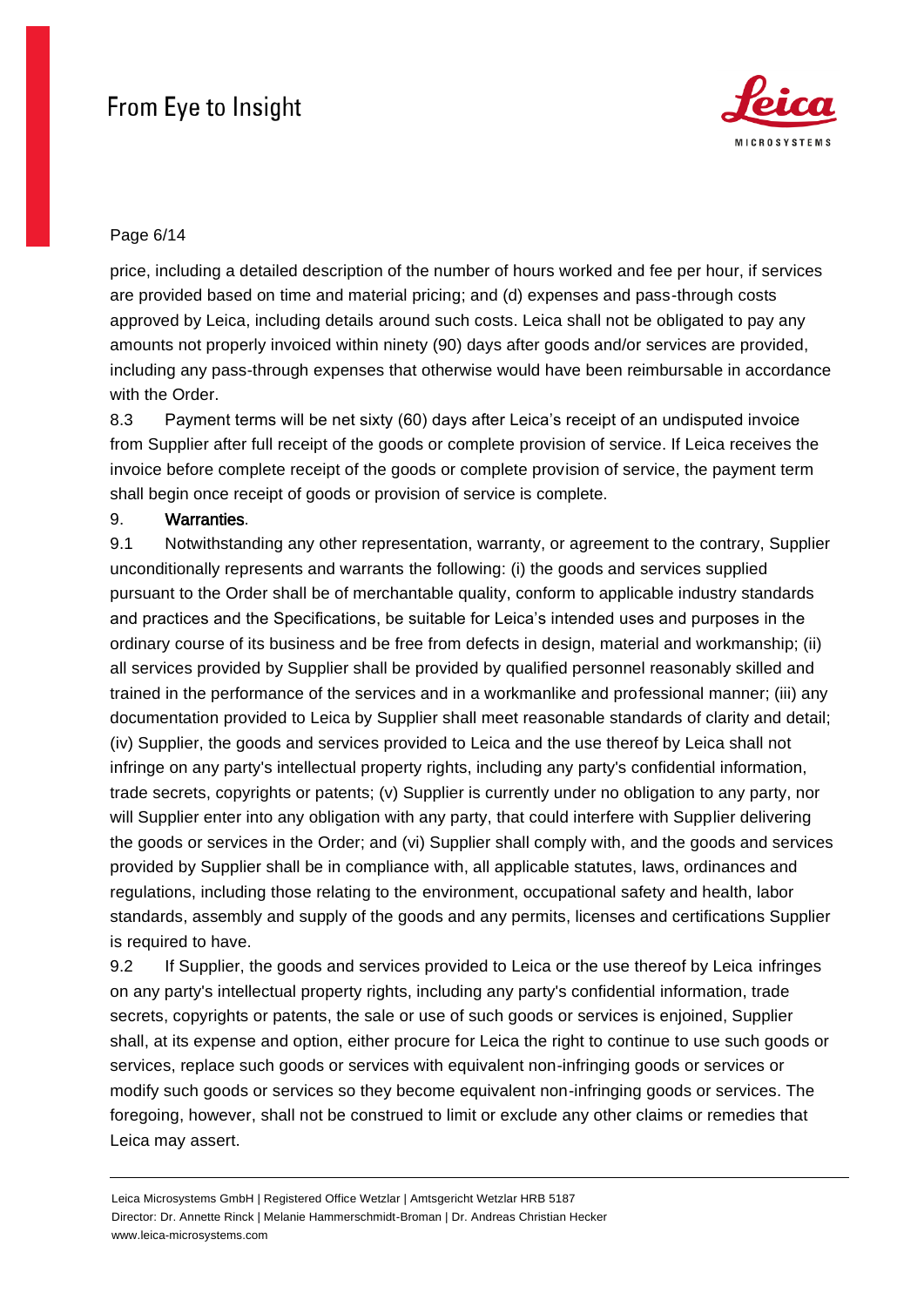

## Page 7/14

9.3 All representations and warranties shall extend to Leica, its customers and the users of the goods or services or products into which such goods or services may be incorporated. All third party warranties and representations obtained by or applicable to Supplier in connection with any good and services in the Order are hereby deemed provided, in addition, for the benefit of Leica, its affiliates and their users and customers. Nothing in this clause shall be construed as limiting in any way Supplier's other warranties to Leica.

9.4 These warranties survive any delivery, inspection, acceptance, or payment of or for the goods or services by Leica. These warranties are cumulative and in addition to any other warranty provided by Supplier or by law or equity. Any applicable statute of limitations runs from the date of Leica's discovery of the noncompliance of the goods or services with the foregoing warranties. If Leica gives Supplier notice of noncompliance with the warranties described herein, Supplier shall, at its own cost and expense, promptly replace or repair the defective or nonconforming goods or services and pay for all related expenses, including, but not limited to, transportation charges for the return of the defective or nonconforming goods to Supplier and the delivery of repaired or replacement goods to Leica.

10. **Indemnification**. Supplier agrees to indemnify and hold Leica harmless against all losses, claims, liabilities, damages, and expenses, including without limitation reasonable attorneys' fees, (collectively, "Claims") in connection with or arising out of the following: (a) any negligent or willful misconduct of Supplier, its personnel, agents, consultants, or subcontractors; or (b) Supplier's (including its personnel, agents, consultants, or subcontractors) breach of any provision of the Order or these Terms.

## 11. Limitation of Liability.

11.1 UNDER NO CIRCUMSTANCES WILL LEICA OR ITS AFFILIATES BE LIABLE FOR CONSEQUENTIAL OR INDIRECT ARISING OUT OF THE PERFORMANCE OR NON-PERFORMANCE OF OR ANY ACT OR OMISSION IN CONNECTION WITH AN ORDER. NOTWITHSTANDING THE FORM (e.g., CONTRACT, TORT OR OTHERWISE) IN WHICH ANY LEGAL OR EQUITABLE ACTION MAY BE BROUGHT, IN NO EVENT WILL LEICA OR ITS AFFILIATES BE LIABLE FOR DAMAGES OR LOSSES THAT EXCEED, IN THE AGGREGATE, THE GREATER OF (a) THE AMOUNT DUE FROM LEICA AS SET FORTH IN THE ORDER BUT NOT ALREADY PAID TO SUPPLIER FOR THE GOODS OR SERVICES PROVIDED BY SUPPLIER IN ACCORDANCE WITH THE ORDER AND THESE TERMS AND CONDITIONS OR (b) AN AMOUNT OF EUR 100´000. THESE LIMITATIONS WILL NOT APPLY (a) WHEN AND TO THE EXTENT THAT LIABLITY MAY NOT BE WAIVED IN ADVANCE BY OPERATION OF STATUTORY LAW; (b) IN EVENTS OF LEICA´S WILFUL MISCONDUCT OR GROSS NEGLIGENCE; (c) IF LEICA HAS CAUSED DAMAGES TO LIFE OR HEALTH.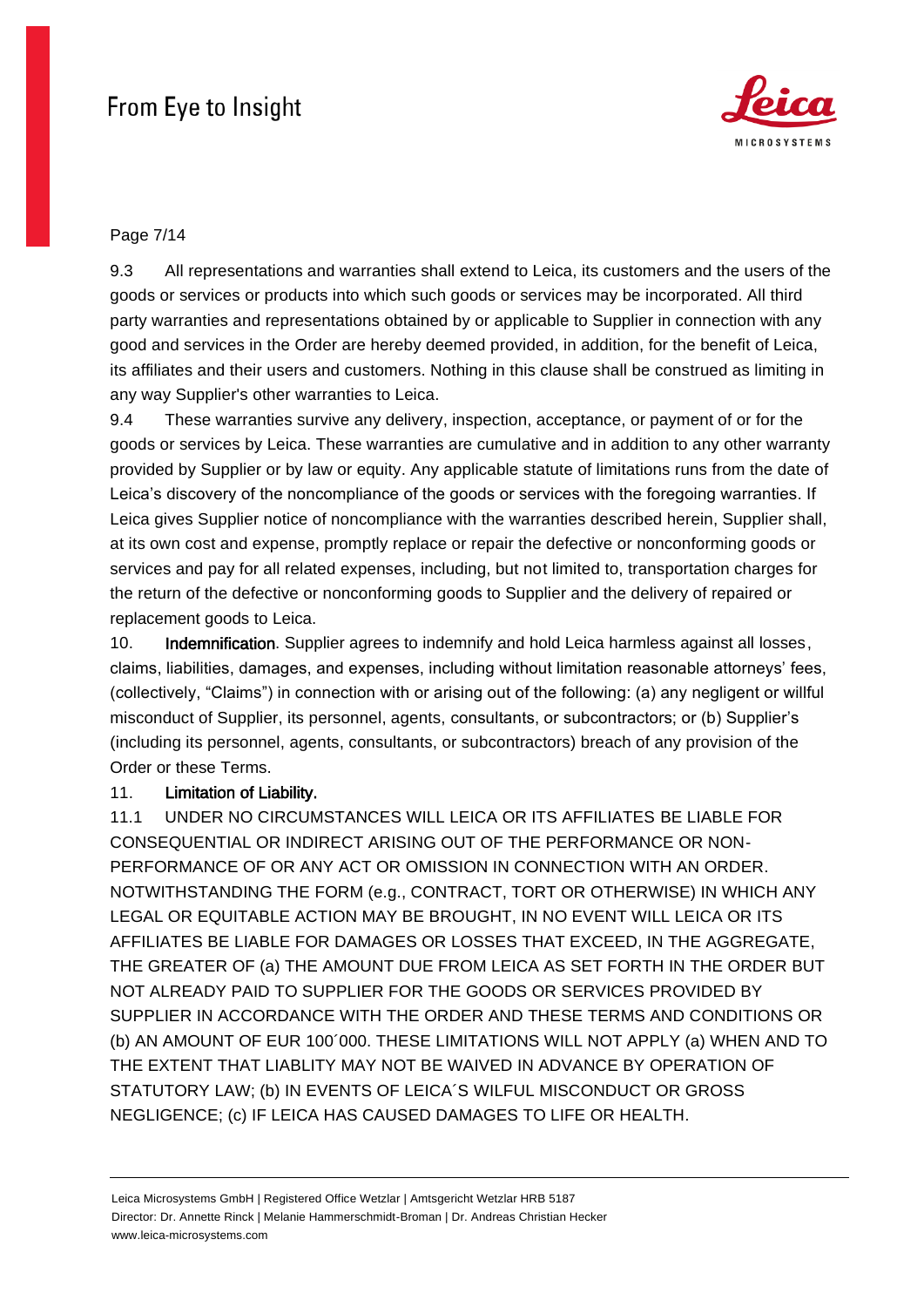

#### Page 8/14

11.2 Nothing in the Order shall exclude or limit (a) Supplier's liability under Sections 9, 10, 12, 14, or 22 hereof; or (b) Supplier's liability for fraud, personal injury, or death caused by its negligence or willful misconduct.

## 12. Leica Property, Intellectual Property; Rights to Inventions; Copyrights.

12.1 "Leica Provided Property" means any tools, equipment, samples, specimens, compounds, or any other materials of every description provided to Supplier, or paid for, by, or on behalf of Leica. All Leica Provided Materials, any replacement thereof, and any materials affixed or attached thereto shall be and remain the property of Leica. All Leica Provided Materials and Leica Materials shall be safely stored separate and apart from Supplier's property. Supplier shall not substitute any property for Leica's property and shall not use such property except in filling Leica's purchase orders. Such property while in Supplier's custody or control shall be held at Supplier's risk, shall be kept insured by Supplier at Supplier's expense in an amount equal to the replacement cost with loss payable to Leica and shall be subject to removal at Leica's written request, in which event Supplier shall prepare such property for shipment and shall redeliver to Leica in the same condition as originally received by Supplier, reasonable wear and tear excepted. Leica shall have the right to enter Supplier's premises at any time during regular business hours to inspect or recover Leica Provided Property without providing Supplier notice.

12.2 Any Specifications provided to Supplier by Leica and all intellectual property related thereto, including product designs, manufacturing processes, and trade secrets, shall remain the property of Leica.

12.3 Leica will be the exclusive owner of all deliverables created by Supplier in connection with or during the performance of the Order (the "Deliverables"), any works based on or derived from such deliverables ("Derivatives"), and any ideas, concepts, inventions, or techniques that Supplier may conceive or first reduce to practice in connection with or during the performance of the Order ("Deliverable Concepts") or any derivative of, or through use of, any Leica Provided Materials (collectively, with the Deliverables, Derivatives, and Deliverable Concepts, "Leica Materials") and all intellectual property rights therein, including patents, copyrights, trade secrets, trademarks, moral rights, and similar rights of any type under the laws of any governmental authority (collectively, "Intellectual Property Rights").

12.4 (i) All copyrightable Leica Materials created by Supplier in connection with or during the performance of the Order shall be considered a "work made for hire" for Leica, (ii) Leica shall be considered the author of the Leica Materials for purposes of copyright and (iii) all worldwide right, title and interest therein shall be the property of Leica as the party specially commissioning such work, in each case except to the extent  $(x)$  not permitted under applicable law or  $(y)$  the designation of Leica Materials as a "work made for hire" would establish an employment relationship under applicable law between Leica and Supplier.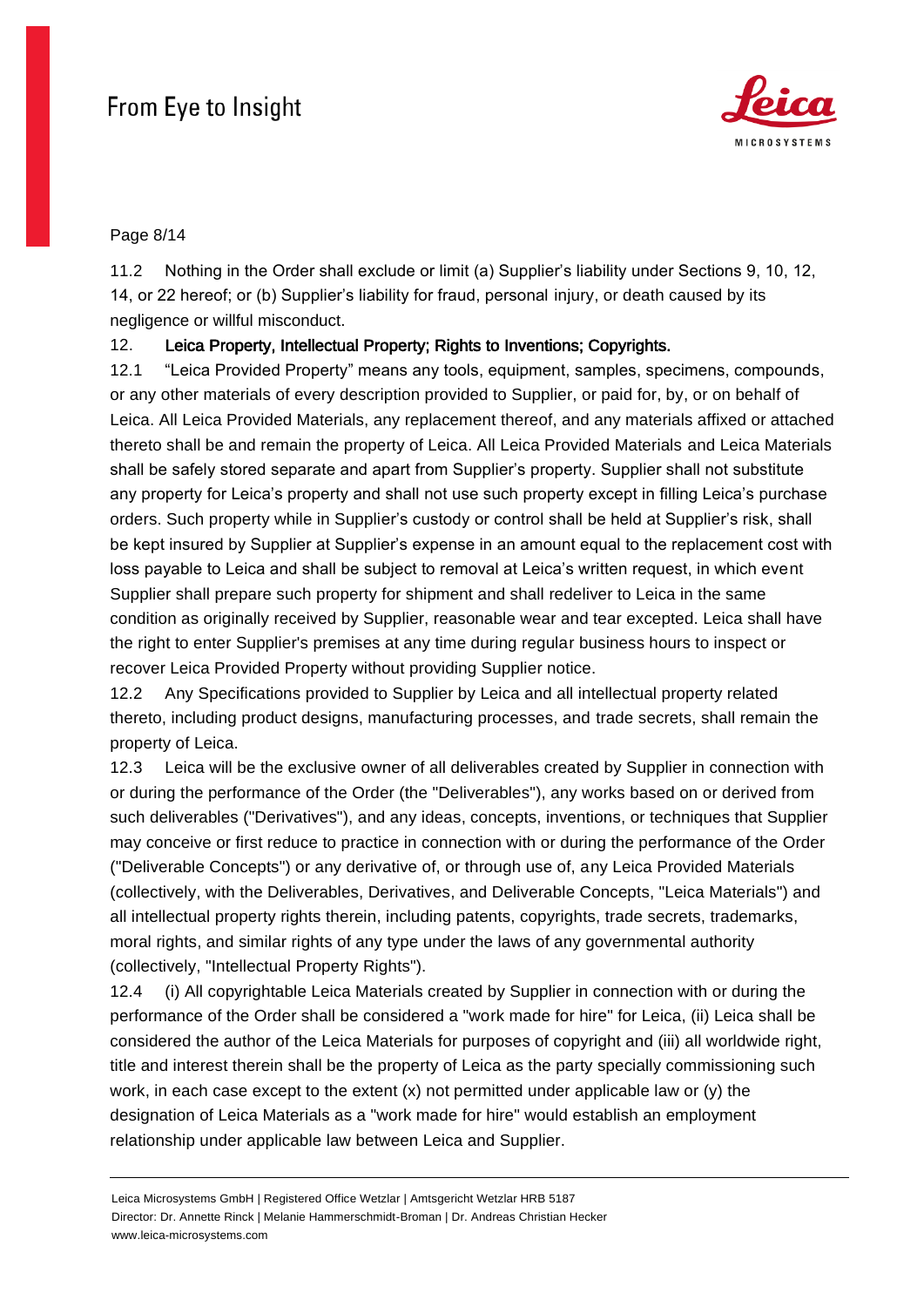

### Page 9/14

12.5 To the extent any Leica Materials are not "work made for hire," or to the extent that Leica does not otherwise acquire ownership of any copyrights, and with respect to all other Intellectual Property Rights, Supplier hereby irrevocably assigns to Leica for no additional consideration, and shall cause its personnel to irrevocably assign to Leica, all right, title and interest in and to the Leica Materials and all Intellectual Property Rights therein and thereto, including the right to sue, recover damages and obtain other relief from other persons for any past, present and future infringement, dilution, misappropriation, or other violation of or conflict with any of those Intellectual Property Rights. To the extent such assignment of rights and ownership is invalid or any of the foregoing rights, including so-called "moral rights" or rights of "droit moral," may be inalienable, Supplier agrees to waive and agrees not to exercise such rights, and if such waiver and agreement are deemed invalid, to grant to Leica and its designees the exclusive, transferable, perpetual, irrevocable, worldwide and royalty free right to make, use, market, modify, distribute, transmit, copy, sell, practice, and offer for sale and import the Leica Materials and any process, technology, software, article, equipment, system, unit, product, or component part covered by the Deliverable Concepts or a claim of any patent in any part of the Deliverable Concepts. At Leica's request, Supplier will execute any instrument, or obtain the execution of any instrument, including from any employee or contractor, that may be appropriate to assign the rights to Leica in accordance with this section or perfect such rights in Leica's name. If Supplier fails to execute any assignment in accordance with this section within fifteen (15) calendar days after a request by Leica, Supplier hereby appoints Leica as Supplier's attorney in fact for the sole purpose of executing any such assignment on behalf of Supplier to Leica and Supplier agrees to be bound thereby.

12.6 Supplier shall include on the face of all copyrightable material prepared for Leica a copyright notice identifying Leica and the year of publication in legible form. Supplier shall provide Leica with all relevant or necessary design drawings, source code and other documents detailing the Intellectual Property Rights with respect to the Leica Materials (including any open source software used and all relevant terms and conditions associated with their use). Except in connection with the Order to provide the goods or services to Leica, Supplier shall not use any Intellectual Property Rights with respect to the Leica Materials in any manner or for any reason. Without limiting the foregoing, Supplier agrees that neither Supplier nor any of its affiliates shall sell or distribute, or authorize the sale or distribution by any third party of, any goods or services using the Intellectual Property Rights with respect to the Leica Materials to any party other than Leica.

13. Software. If the goods set forth in the Order include any software (including pursuant to a software-as-a-service offering), related documentation and/or updates thereto (collectively, "Software") the following terms and conditions apply: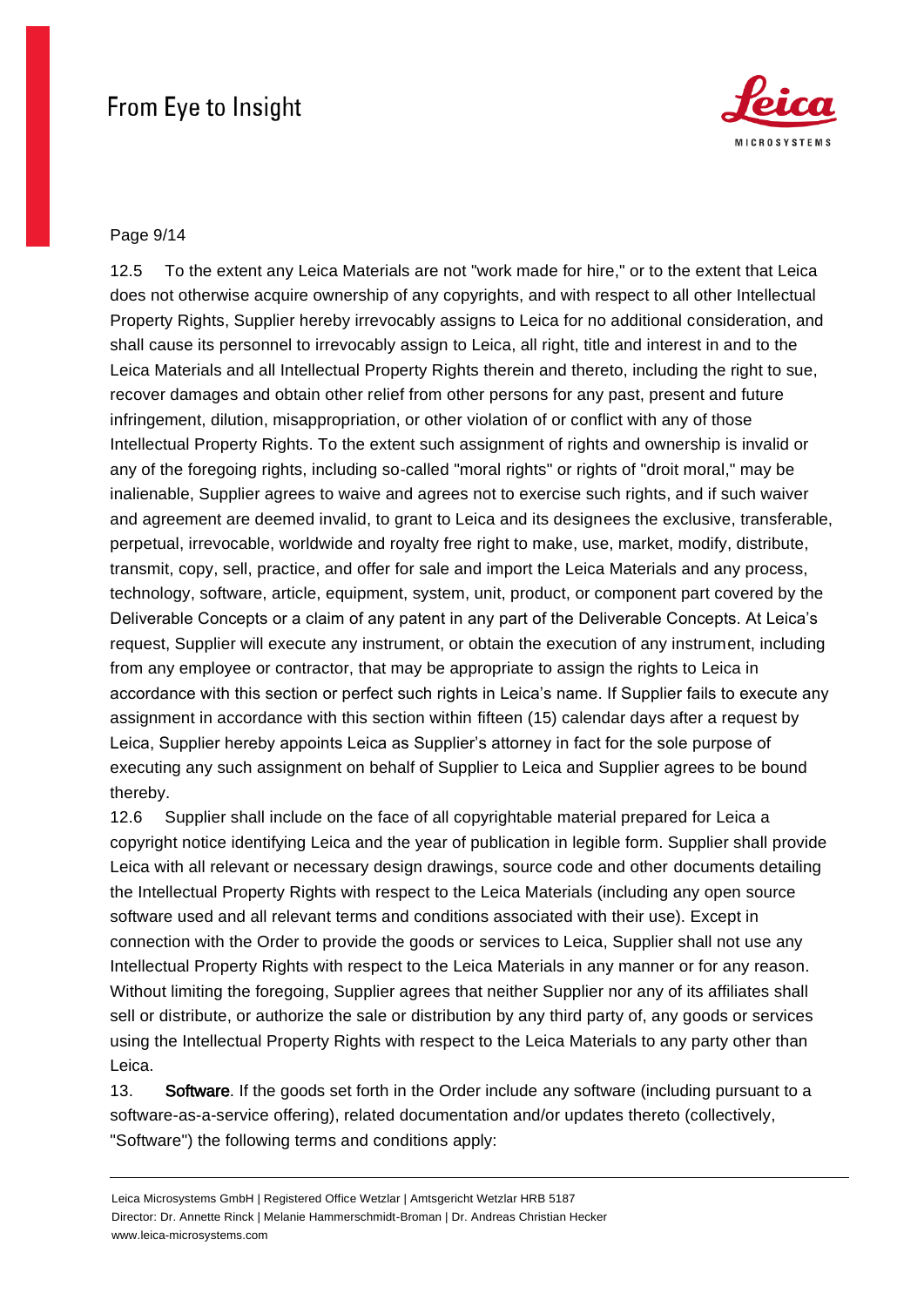

### Page 10/14

13.1 Unless developed for Leica Supplier shall retain all Intellectual Property Rights in and to the Software. Supplier hereby grants to Leica and its Affiliates a perpetual (unless otherwise limited in the Order to a specific duration), worldwide, non-exclusive license to access and use the Software for the business purposes of Leica and its Affiliates. If the Order limits the Software to use by a certain number of users, then Leica may replace a user with another user from time to time, provided that the then-current number of users using the Software does not exceed such number. If Supplier determines that Leica and its Affiliates have exceeded rights to the Software in the Order through increased usage that is otherwise in accordance with these terms and conditions, Supplier shall promptly notify Leica in writing of such excess usage and Leica shall thereafter promptly eliminate such excess usage. If Leica does not eliminate such excess usage, Supplier's exclusive remedy shall be to invoice Leica proportionally for such excess usage using the pricing set forth in the Order.

13.2 Leica and its Affiliates may (i) make a reasonable number of backup or archive copies of any Software provided by Supplier and (ii) permit one or more third parties to exercise the rights granted to Leica and its affiliates hereunder, provided that any such third party may only use the Software to provide goods to or perform services for Leica and its affiliates. Except as expressly permitted herein, Leica and its Affiliates shall (i) not reverse engineer, decompile or otherwise discover the source code of the Software; (ii) not remove any copyright, trademark or other proprietary rights notices in the Software; and (ii) reproduce such notices on any copies of the Software. Supplier shall electronically deliver the Software such that no tangible media passes to Leica.

## 14. Compliance Laws and Regulations.

14.1 Supplier shall comply with all applicable laws and regulations, including but not limited to such laws and regulations relating to labor, social, workplace, environmental standards, consumer safety and any anti-corruption laws that may be applicable to Supplier and/or Leica (collectively "Compliance Laws"). Without limiting the foregoing, Supplier shall not, directly or indirectly, make any payments, offer or transfer anything of value, agree or promise to make any payment or offer to transfer anything of value, to any government official or government employee, to any political party official or candidate for political office or to any other third party related to the transaction in a manner that would violate Anti-Corruption Laws. Supplier shall indemnify and hold Leica harmless from any and all claims by third parties resulting from Supplier's failure to comply with the applicable laws and regulations.

14.2 The Supplier further acknowledges and ensures that the Supplier and its subcontractors are familiar with the provisions of the Foreign Corrupt Practices Act ("FCPA"), the UK Bribery Act and applicable local bribery and corruption laws, and shall not take or permit any action that will either constitute a violation under, or cause by LMS to be in violation of, the provisions of the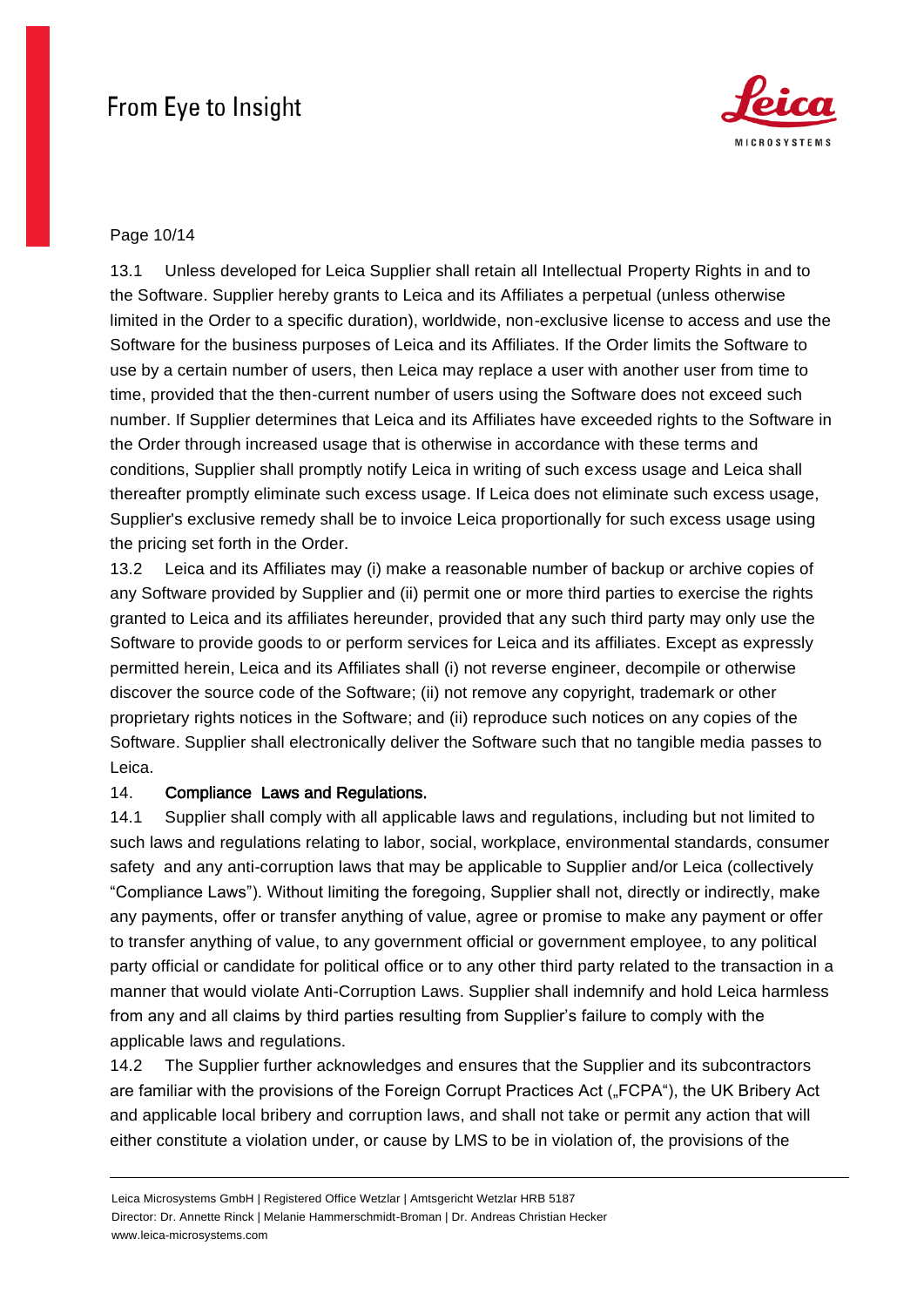

### Page 11/14

FCPA, the UK Bribery Act or applicable local bribery and corruption law, labor, social and environmental standards or the LMS Supplier Code of Conduct (collectively, "Improper Conduct"). 14.3 Any provisions, representations or agreements required by any law or regulation to be included in the contract resulting from acceptance of the Order are hereby incorporated by reference into these terms and conditions.

14.4 While on the premises of Leica or any of its affiliates (the "Premises"), Supplier shall comply with all rules and regulations while on and applicable to the Premises. Supplier shall be responsible for its personnel, agents and sub-contractors while they are on the Premises whether or not any of their actions fall outside the scope and course of employment or engagement by Supplier. Supplier shall ensure that its personnel and agents proceed directly to the site where Services are to be provided and do not enter any other part of the Premises, except as directed by Leica. (ii) Supplier agrees that Leica or its affiliate, as the case may be, may search Supplier's personnel and agents, their vehicles and packages while they are on, leaving or entering the Premises.

14.5 Supplier represents and warrants that Supplier has read and will abide by the "Danaher Code of Conduct," as amended from time to time, for as long as Supplier provides goods or services to Leica.

14.6 In addition to any other rights LMS may have under the Contract, if the Supplier notifies LMS of, or LMS otherwise has a reasonable suspicion of, the occurrence of Improper Conduct, LMS may inspect or have inspected by an independent auditor the premises, books and records of the Supplier relevant to Improper Conduct for the purpose of ensuring compliance by the Supplier of its obligations under this Section 14. The Supplier shall promptly notify LMS in writing of such events.

14.7 Should LMS gain sufficient evidence that the Supplier or its subcontractors are in breach of the foregoing, LMS may terminate the Supplier immediately by written notice.

15. Set-off. Without prejudice to any other right or remedy it may have, Leica reserves the right to set off at any time any amount owing to it by Supplier against any amount payable by Leica to Supplier. If Supplier intends to set off or otherwise net any amounts due to Leica against any amount owed by Leica, Supplier shall obtain Leica´s prior written consent which shall not unreasonably be withheld if amounts owed are not in dispute.

16. Force Majeure. Supplier and Leica, as the case may be, shall be excused for delays in performance or failure of performance to the extent arising from causes beyond such party's reasonable control, including without limitation strikes, wars, fires, acts of terror or acts of God, such as floods and earthquakes. In the event of any such event or condition, the party whose performance is excused hereunder shall notify the other party promptly thereof and shall make diligent efforts to perform at its earliest opportunity. If Supplier's performance is excused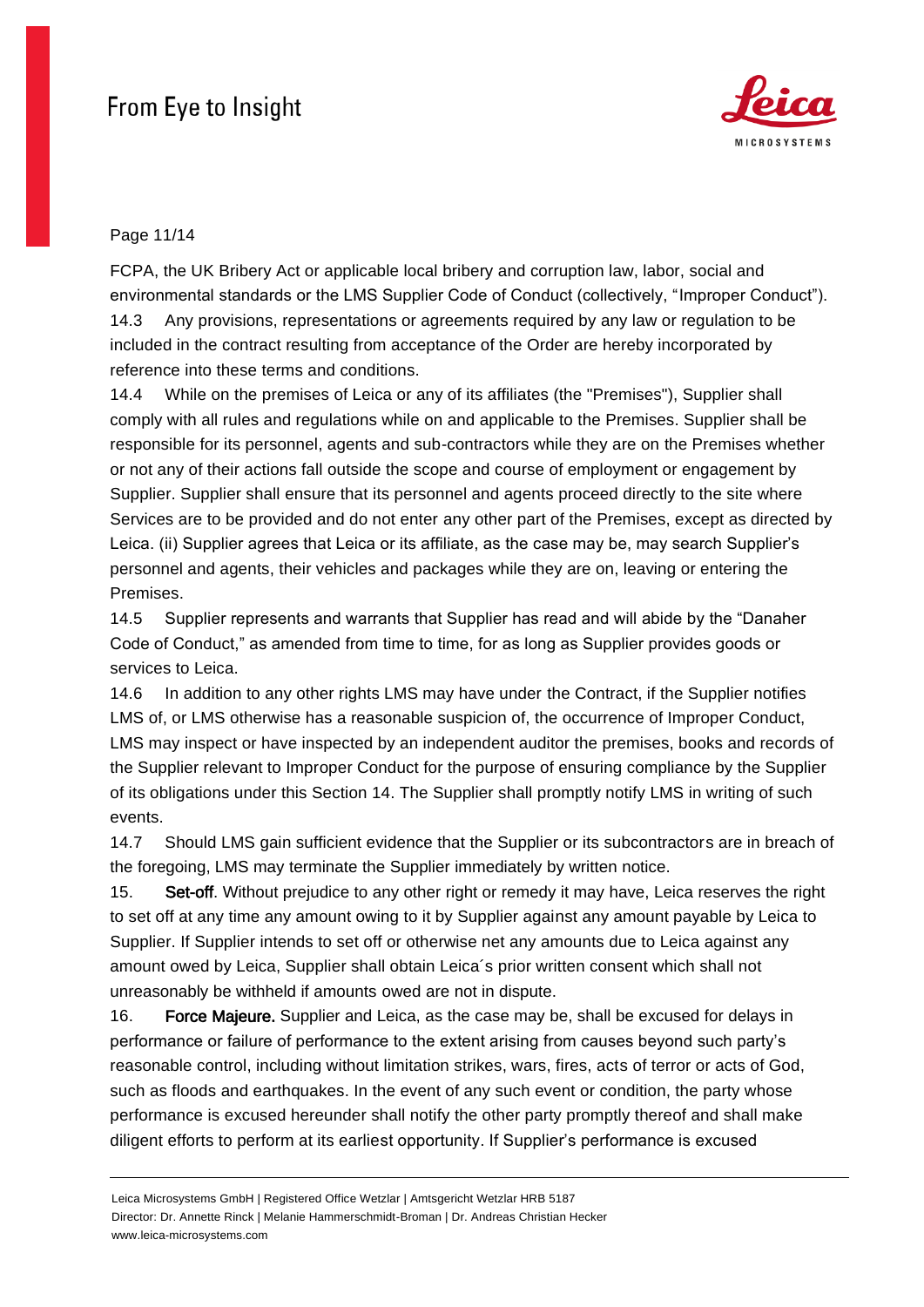

## Page 12/14

hereunder, Leica may cancel the Order and Supplier agrees to provide to Leica the assistance and information necessary for Leica to make, have made, or otherwise procure replacement goods and services.

#### 17. Governing Law; Venue.

17.1 This Agreement is governed by and construed in accordance with the laws of Germany without regard to conflicts of laws provisions. The parties consent to the sole and exclusive venue and jurisdiction of courts of Frankfurt am Main, Germany. The United Nations Convention on Service Plans for the International Sale of Goods shall not apply.

17.2 Any action by Supplier for loss or damage arising from or related to the goods and/or services must be commenced within the earlier of one (1) year from the date of delivery or occurrence of the event, or such claim will be forever barred. If Leica substantially prevails in any legal dispute, Supplier shall pay all reasonable costs incurred by Leica, including but not limited to collection costs, attorneys' fees, and costs of legal action.

18. Independent Contractor. Supplier's relationship to Leica shall be that of an independent contractor and this Agreement does not create an agency, partnership, or joint venture relationship between Supplier and Leica. Personnel or employees supplied by Supplier under this Agreement shall not for any purposes be considered employees or agents of Leica. Supplier assumes full responsibility for the actions and supervision of such personnel while performing services under this Agreement. Leica assumes no responsibility for Supplier personnel.

19. Audit. For the period beginning when Supplier accepts the Order and/or starts performance, ships any goods or furnishes any services (or provides any deliverable arising therefrom) in connection with the Order and ending at least four (4) years after Supplier completes the Order in full or the Order was cancelled by Leica, Supplier agrees to make, keep, and maintain, in accordance with generally accepted accounting principles and practices, consistently applied from year to year, complete books, invoices, records of payments, correspondence, instructions, specifications, plans, drawings, receipts, manuals, contracts, purchase orders, tax returns, memoranda, and other records relating to this Agreement, including the goods and/or services provided thereunder and if applicable, cost of materials used, expenses incurred, and hours worked. Leica shall have the right to audit and/or examine all such items and/or relevant Supplier facilities, either directly or through its authorized representative or agents, during regular business hours and upon reasonable prior notice. If any audit or examination reveals that Supplier collected more from Leica than it was entitled to collect under the Order, Supplier shall promptly reimburse Leica for the amount of any overcharges. Supplier shall also pay Leica interest at the rate of one percent (1%) per month on such amount, but in no event to exceed the highest lawful rate of interest, calculated from the date the amount was paid to Supplier until the date of actual reimbursement to Leica. In the event that any such audit or examination reveals that Supplier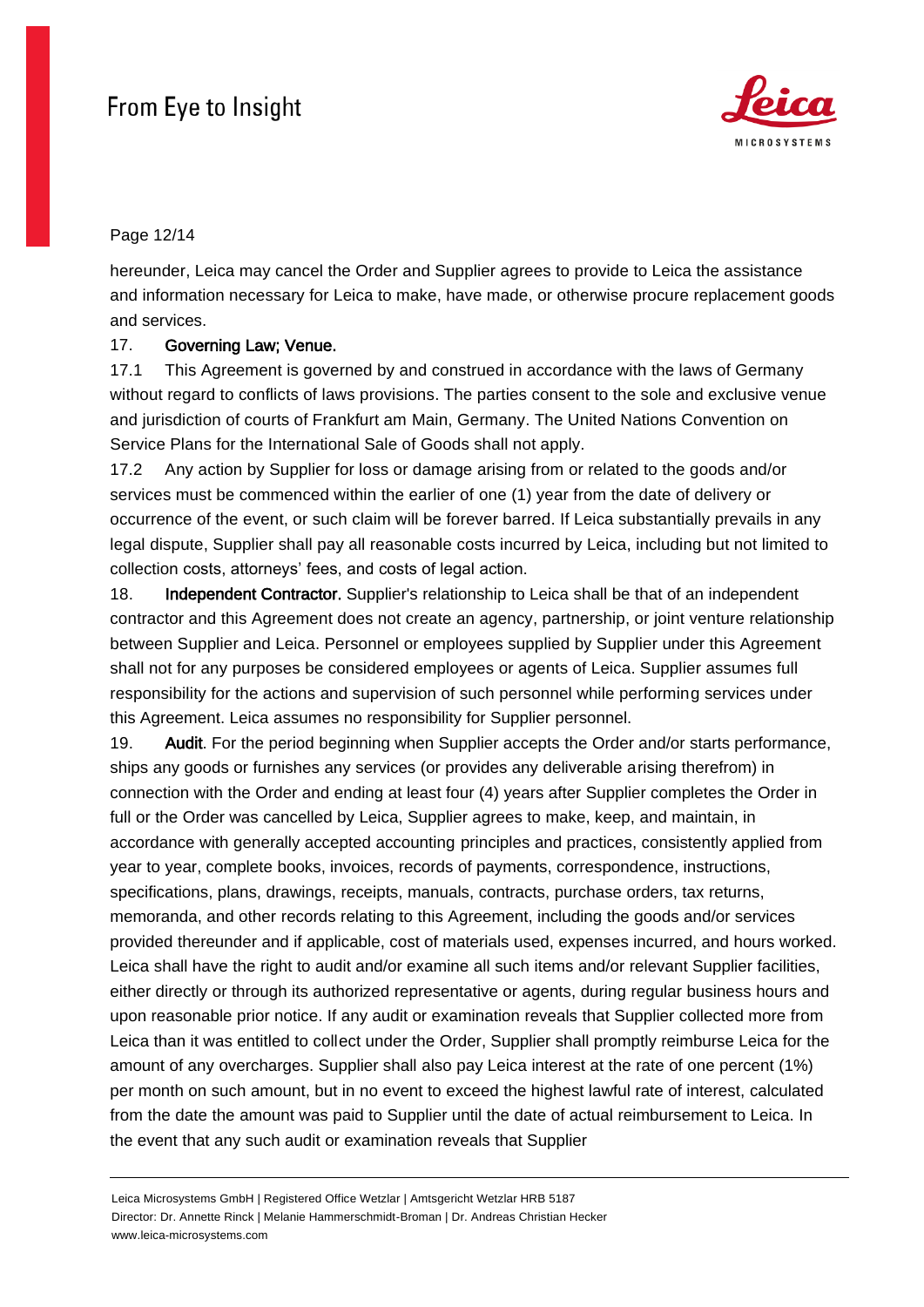

## Page 13/14

collected more than five percent (5%) than what it was entitled to collect under the Order, Supplier shall also reimburse Leica for the cost of such audit in addition to the other amount owed pursuant to this section.

20. Assignment. The Order and the rights and duties under the Agreement shall not be assignable by either party without the prior written consent of the other party, which consent may be withheld in such other party's sole discretion; provided however, Leica may assign its rights and obligations under the Agreement without prior written consent of the other party to any one or more of its Affiliates and to any third party due to a sale of all or substantially all of the assets to which this Agreement relates. The Agreement shall inure to the benefit of and be binding upon Leica and Supplier and their respective successors and permitted assigns. Nothing contained within the Agreement shall give to any other person any benefit or legal or equitable right, remedy, or claim.

21. Data Privacy. Leica shall be entitled to process personal data of the Supplier and to transfer personal data to affiliated companies to the extent this is necessary for the execution of the Agreement or provided that the Supplier has acknowledged the processing and transfer of personal data. Insofar as personal data is transmitted to Leica, Supplier is obliged to ensure that the collection and transmission of the data is lawful and has taken place. Insofar as one of the Parties processes personal data for the other party or the parties process personal data together, the parties undertake to enter into the necessary data protection service plans, including Data Protection Agreements. This applies in particular to the conclusion of an agreement regarding order data processing and / or regarding joint controllership, to the extent necessary in accordance with the legal provisions applicable to the parties. Notwithstanding the foregoing, Supplier shall at all times receive, store and process aby personal data received from Leica in compliance with GDPR regulations. Under no circumstances shall Supplier transfer any personal data received from Leica to locations (e.g., servers) placed outside of the EEA.

## 22. Confidentiality; No Publicity.

22.1 Supplier shall not, without prior written consent of Leica, disclose to any third party Confidential Information (as defined below) or use any such Confidential Information for any purpose other than in connection with providing to Leica the goods and/or services set forth in the Order. "Confidential Information" means any information not already in the public domain or independently developed or obtained by Supplier relating to the following: the existence of the relationship with Leica; Leica's purchasing systems or practices (including, without limitation, descriptions of purchased items , quantities purchased, and prices paid); the nature of the services performed or deliverables or goods delivered under the Order; or any data, designs, or any other information relating to Leica or its Affiliates or their businesses, including the Leica Provided Materials. Notwithstanding the foregoing, Supplier may disclose Confidential Information (a) to